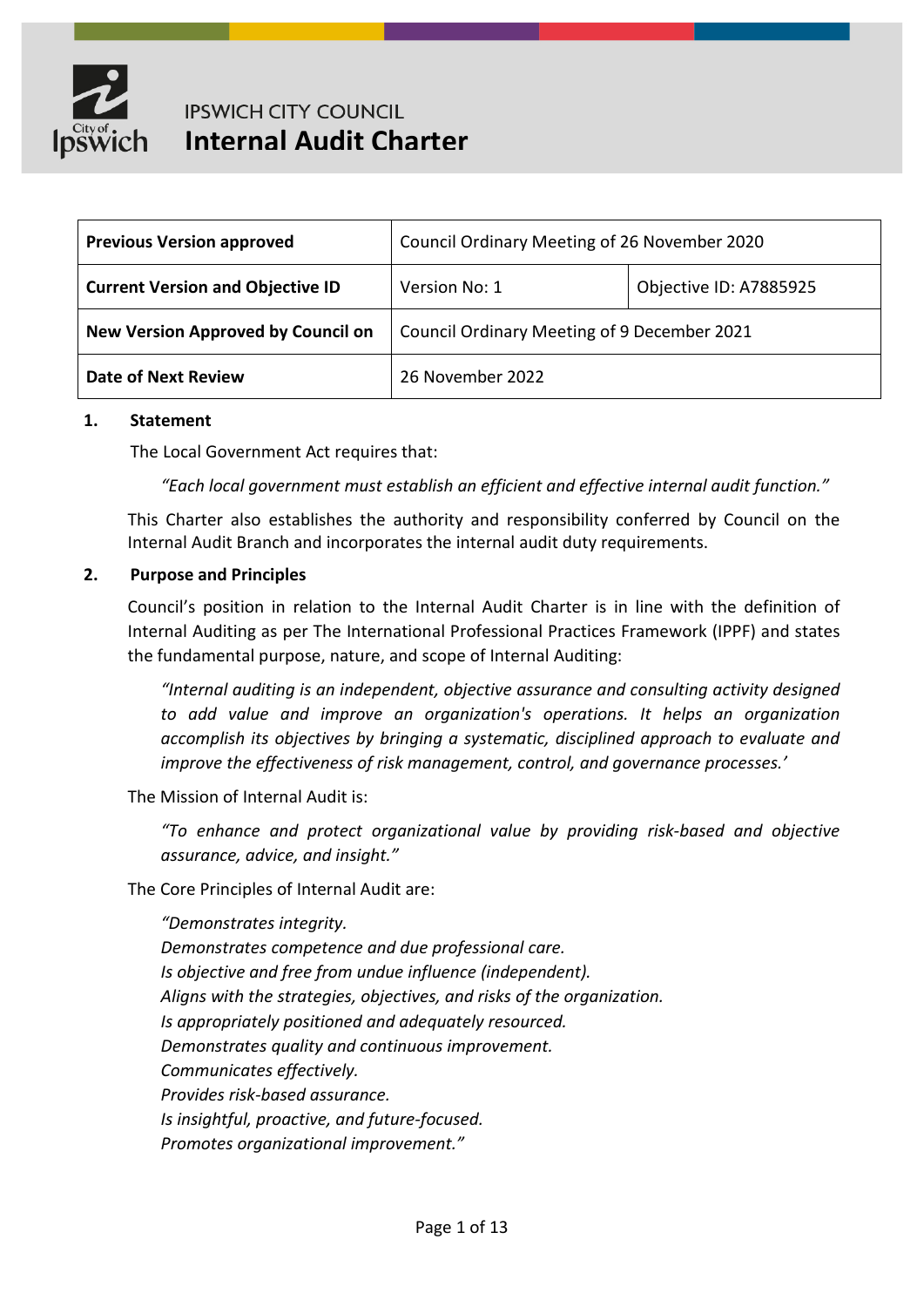## **3. Scope, Roles and Responsibilities**

- 3.1 The scope of internal auditing is to determine whether the organisation's governance, risk management and control processes, as designed and represented by management, are adequate and operating effectively so that the organisation's objectives can be achieved. It includes, but is not necessarily limited to, the following:
	- 3.1.1 Internal audit planning must be sufficiently comprehensive to audit/review all key facets of Council's operations, having regard to the functions and duties imposed on Council.
	- 3.1.2 Reviewing the reliability and integrity Council information and the means used to identify, measure, classify and report such information.
	- 3.1.3 Reviewing the systems established to ensure compliance with laws and regulations, plans, policies, directives, procedures, which could have a significant impact on operations and reports. Internal Audit should also be pro‐active in offering advice to management in regards to the implications of future legislation, policy and industry changes.
	- 3.1.4 Reviewing the means of safeguarding assets and, where appropriate, verifying the existence of such assets.
	- 3.1.5 Reviewing and appraising the economy and efficiency with which resources are employed, identify opportunities to improve operating performance, and recommend solutions where appropriate.
	- 3.1.6 Contributing to the corporate management process by assessing and reporting the relevance, reliability and adequacy of management data and performance indicators and reviewing operations or programs to ascertain whether results are consistent with established objectives and whether the operations or programs are being carried out as planned.
	- 3.1.7 Co-operating fully with Queensland Audit Office/external auditors in sharing information to assure adequate coverage, preventing a duplication of effort and ensuring the effective use of audit resources.
	- 3.1.8 Ensuring that the Internal Audit Branch is aware of all matters associated with its functional responsibilities, including the Internal Audit Branch being supplied with copies of all relevant correspondence received from and Queensland Audit Office/external audit.
	- 3.1.9 Participating (in an advisory role) in the planning, design, development, implementation and operation of major computer-based systems to determine whether:
		- (i) Adequate controls are incorporated in the systems.
		- (ii) Thorough system testing is performed at appropriate stages.
		- (iii) System documentation is complete and accurate.
		- (iv) The justified needs of the users are met.
	- 3.1.10 Conducting periodic internal audits of computer services and make post installation evaluations of major information technology and related systems to determine whether these systems meet their intended purposes, requirements and objectives.
	- 3.1.11 Reviewing compliance with Council's guidelines for ethical business conduct and promote high standards of personal and Council performance through the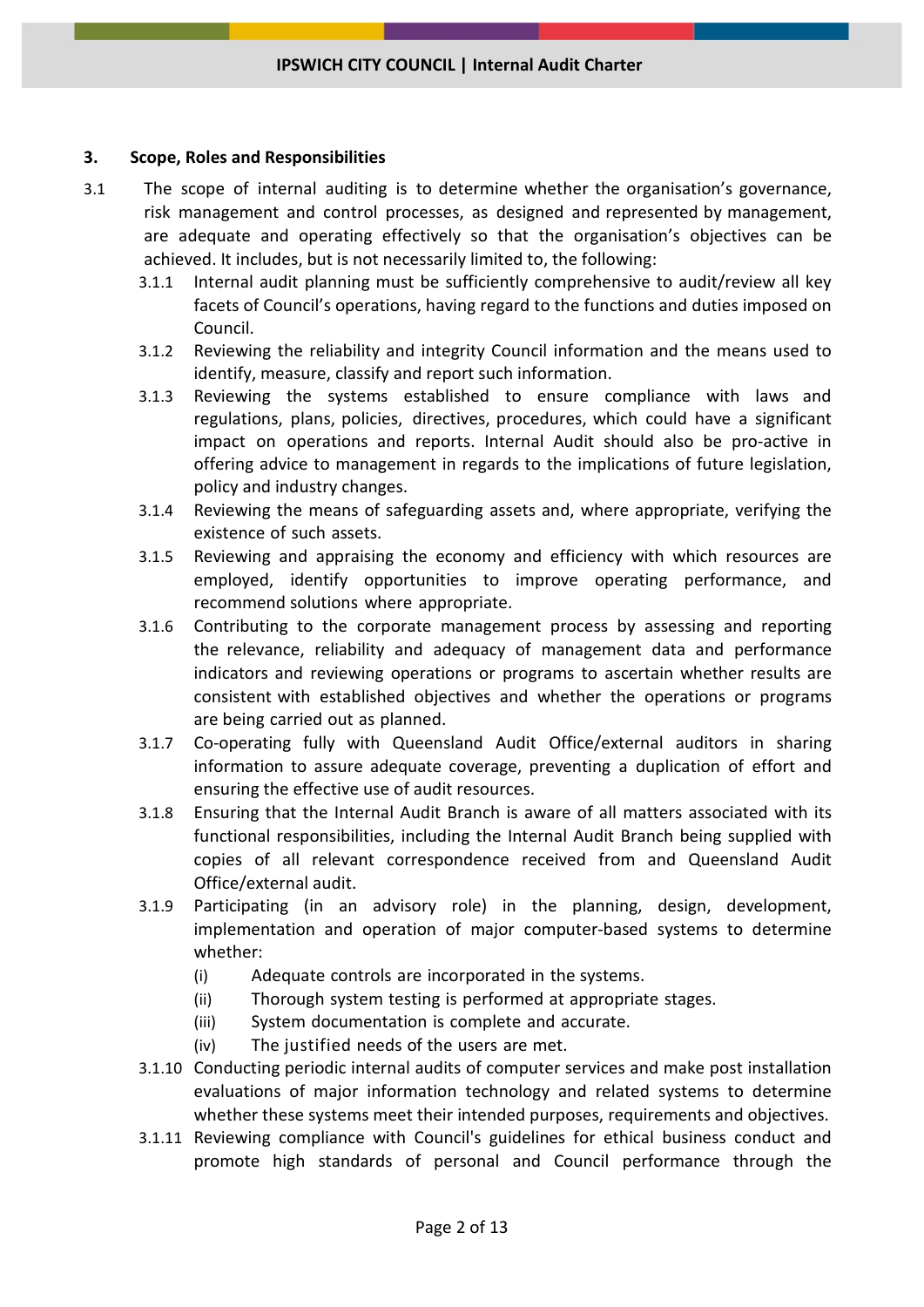promotion of a Council Code of Conduct.

- 3.1.12 Providing objective assurance to the Council on the effectiveness of the organisation's Enterprise Risk Management framework and activities to help ensure key business risks are being managed appropriately and that the system of internal control is operating effectively.
- 3.1.13 Follow up the implementation of audit recommendations.
- 3.2 The scope of internal audit function extends to include all departments, programs, sub‐ programs, functions, funded schemes and entities over which Council has direct management, sponsorship or financial control.
- 3.3 Any dispute as to whether an activity falls within the scope of Council's internal audit function shall be determined by the CEO in consultation with the Audit and Risk Management Committee.
- 3.4 The Audit and Risk Management Committee will assume joint responsibility with the CEO for the appointment and dismissal of the Chief Audit Executive.

# **4. Responsibility for detecting and reporting Fraud and Corruption**

- 4.1 The Internal Audit Branch is not legally or professionally responsible for preventing fraud and corruption. The responsibility for prevention of irregularities rests with Council and management through the implementation and continued operation of an adequate internal control system.
- 4.2 Internal auditors are responsible for examining and evaluating the adequacy and the effectiveness of actions taken by management to fulfil their obligations. In order to facilitate the fraud and corruption prevention activities, the Chief Audit Executive should be informed of any special investigation, fraud, theft or other suspected cases of misappropriation.
- 4.3 However, in exercising due professional care, internal auditors should be alert to the possibility of irregularities and those conditions and activities where irregularities are most likely to occur. Due care implies reasonable care and competence, not infallibility, nor extraordinary performance. It requires internal auditors to conduct examinations and verifications to a reasonable extent.
- 4.4 The Chief Audit Executive has a responsibility to report irregularities to the CEO and the Audit and Risk Management Committee.
- 4.5 The CEO is responsible for reporting to Council and regulatory bodies any irregularities according to the provisions of the Local Government Act, the Crime and Corruption Act and any other statutory regulations that may come into force from time to time. In this regard the Chief Audit Executive will fulfil the liaison officer's role to the Crime and Corruption Commission.
- 4.6 This Charter also recognises the role that the Internal Audit Branch may be called upon to act as an appropriate entity under the Public Interest Disclosure Act.

# **5. Independence and Position of Internal Audit within Council**

The Internal Audit Branch has independent status within the Council and for that purpose:

5.1. All Internal Audit staff and service providers report to the Chief Audit Executive, who reports: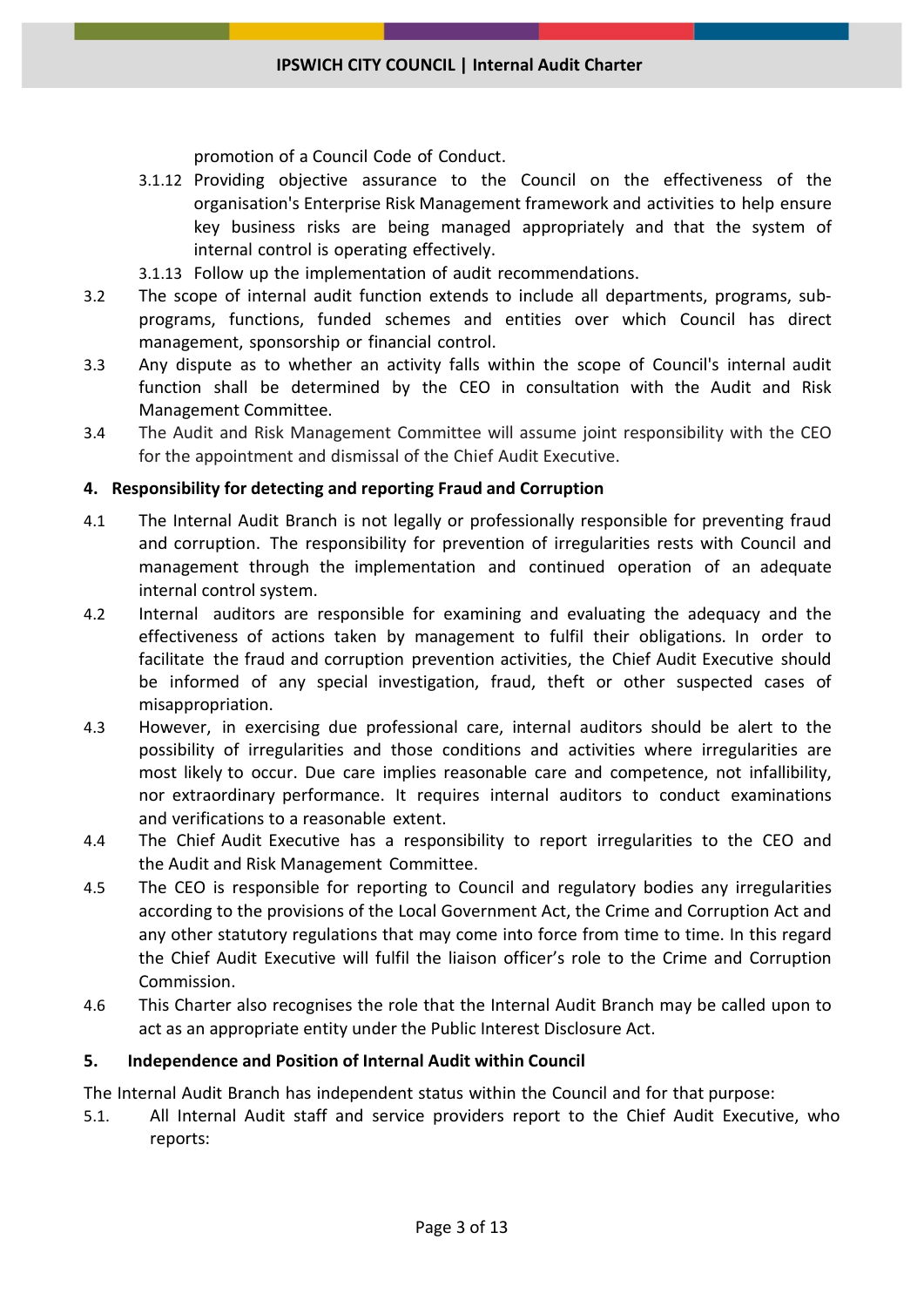- 5.[1](#page-3-0).1. Functionally for operations to the Audit and Risk Management Committee<sup>1</sup> through the Chair;
- 5.1.2. Administratively to the Chief Executive Officer (CEO); and
- 5.1.3. With administrative support from the Coordination and Performance Department.
- 5.2. Subject to 5.1, shall be independent of any section or officer or employee of Council.
- 5.3. Shall have no executive or managerial powers, functions, authorities or duties except those relating to the management of the internal audit function.
- 5.4. Shall not be involved in the day to day operation of Council, nor in the internal operational checking systems of Council except those relating to the administrative and management of the audit activities.
- 5.5. Shall not be responsible for the designing, installing or maintaining systems, procedures or controls, but will advise on these matters and provide assurance to management that completed systems will contribute to the achievement of the intended corporate objectives. If, however, an officer of the Internal Audit Branch is involved in the detailed development or implementation of a system, then any post implementation review should, as far as possible, be conducted by another officer of the Branch or by staff entirely independent of the Branch.
- 5.6. May have an observer/adviser status on steering committees, formed to co‐ordinate financial/information systems design and implementation, at the discretion of the Chief Audit Executive.
- 5.7. The Chief Audit Executive is required to report any major restrictions on the scope of Internal Audit, impairments, resource issues and any conflicts of interests to the Chair of the Audit and Risk Management Committee and the Chief Executive Officer.
- 5.8. Where the person occupying the role of Chief Audit Executive may be responsible for a non‐audit activity, there will be independence safeguards in place:
	- 5.8.1. When responsible for non‐audit activities, the Chief Audit Executive is not the Chief Audit Executive when managing or performing those activities; and
	- 5.8.2. Review of non‐audit activities must be managed and performed independently of the Chief Audit Executive and reported direct to the Audit and Risk Management Committee.

# **6. Authority**

<span id="page-3-0"></span>1

- 6.1 Internal audit has no direct responsibility or authority over, any of the activities which it audits. Therefore the audits and evaluations do not in any way relieve other persons in Council of the responsibilities assigned to them.
- 6.2 Internal audit shall generally undertake projects in accordance with programs/plans approved by the Audit and Risk Management Committee but shall also conduct such further unscheduled projects as the CEO considers desirable. Due consideration should also be given to the views of the Audit and Risk Management Committee and Department Heads in regard to suitable projects. The nature and scope of each project will be left to the professional judgment of the Chief Audit Executive.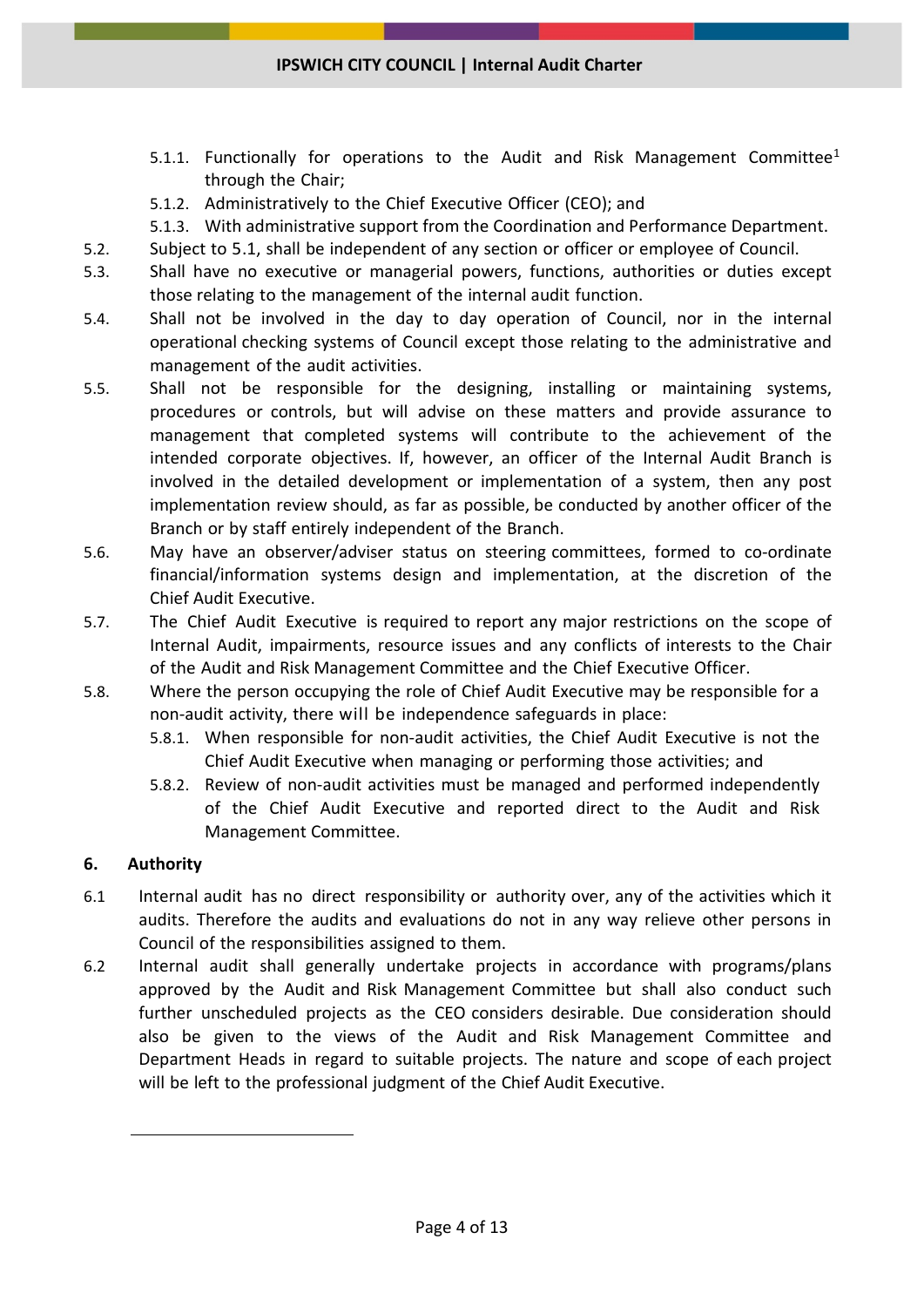- 6.3 The Chief Audit Executive and staff of the Internal Audit Branch are authorised to review all areas of Council and to have full, free, and unrestricted access to all Council's activities, records (both manual and electronic), property, and personnel. Council activities include entities over which Council has direct management, sponsorship or financial control.
- 6.4 All employees shall co‐operate fully in making available any material or information reasonably requested by internal auditors. Further, all employees are expected to bring to the attention of the Chief Audit Executive any suspected situation involving improper activity or non-compliance with applicable policies, plans, procedures, laws or regulations, of which they have knowledge.
- 6.5 It is the policy of Council that all internal audit activities remain free of influence by any organisational elements. This will include such matters as scope of internal audit programs, the frequency and timing of examinations and the content of internal audit reports.
- 6.6 For approved areas of internal audit, evaluation and review, where the Internal Audit Branch does not possess all the necessary experience/skills, additional internal or external resources may be utilised subject to approval by CEO.

# **7. Internal Audit Approach**

- 7.1 Internal Audit Branch will adopt an integrated<sup>[2](#page-4-0)</sup> risk based approach to allocating resources and planning.
- 7.2 Risk Profile, Three Year Strategic and Annual Internal Audit Plans:
	- 7.2.1 The Internal Audit Branch, in consultation with management, will consider Council's Risk Management Framework as well as the Strategic and Departmental risks so that greater audit attention can be directed to areas of higher risk.
	- 7.2.2 Using these key risks as a basis while considering mitigation processes and controls, the general direction of Council's internal audit activities over the medium term is to be documented in the Three Year Strategic Internal Audit Plan. This plan shall be reviewed by the CEO and approved by the Audit and Risk Management Committee. The Plan will also be reviewed annually to take account of any change in circumstances.
	- 7.2.3 The Annual Audit Plan projects may include financial, compliance, performance, due diligence, information systems, program evaluation, operational audits and other approaches as deemed appropriate, given the resources and also the priorities established through the risk assessment process and other more recent considerations.
- 7.3 Responsibilities and Auditing Standards<sup>3</sup>:
	- 7.3.1 Internal Audit will discharge its responsibilities in accordance with this document and the Standards with the proviso that this document shall not be overridden by the Standards, should a conflicting interpretation arise.
	- 7.3.2 Specific standards which are to be followed include:
		- Internal Audit staff must maintain an independent outlook and must ensure their independence to plan, investigate and report with honesty and

-

<span id="page-4-0"></span><sup>&</sup>lt;sup>2</sup> Combines aspects of auditing to include or excluded any aspect based on risk

<span id="page-4-1"></span><sup>&</sup>lt;sup>3</sup> Standards includes as follows: The Institute of Internal Auditors' Core Principles for the Professional Practice, Definition of Internal Auditing, Code of Ethics and the International Standards for Professional Practice (Standards). This also includes the Information Systems Audit and Control Association's Statements on Information Systems Auditing Standards.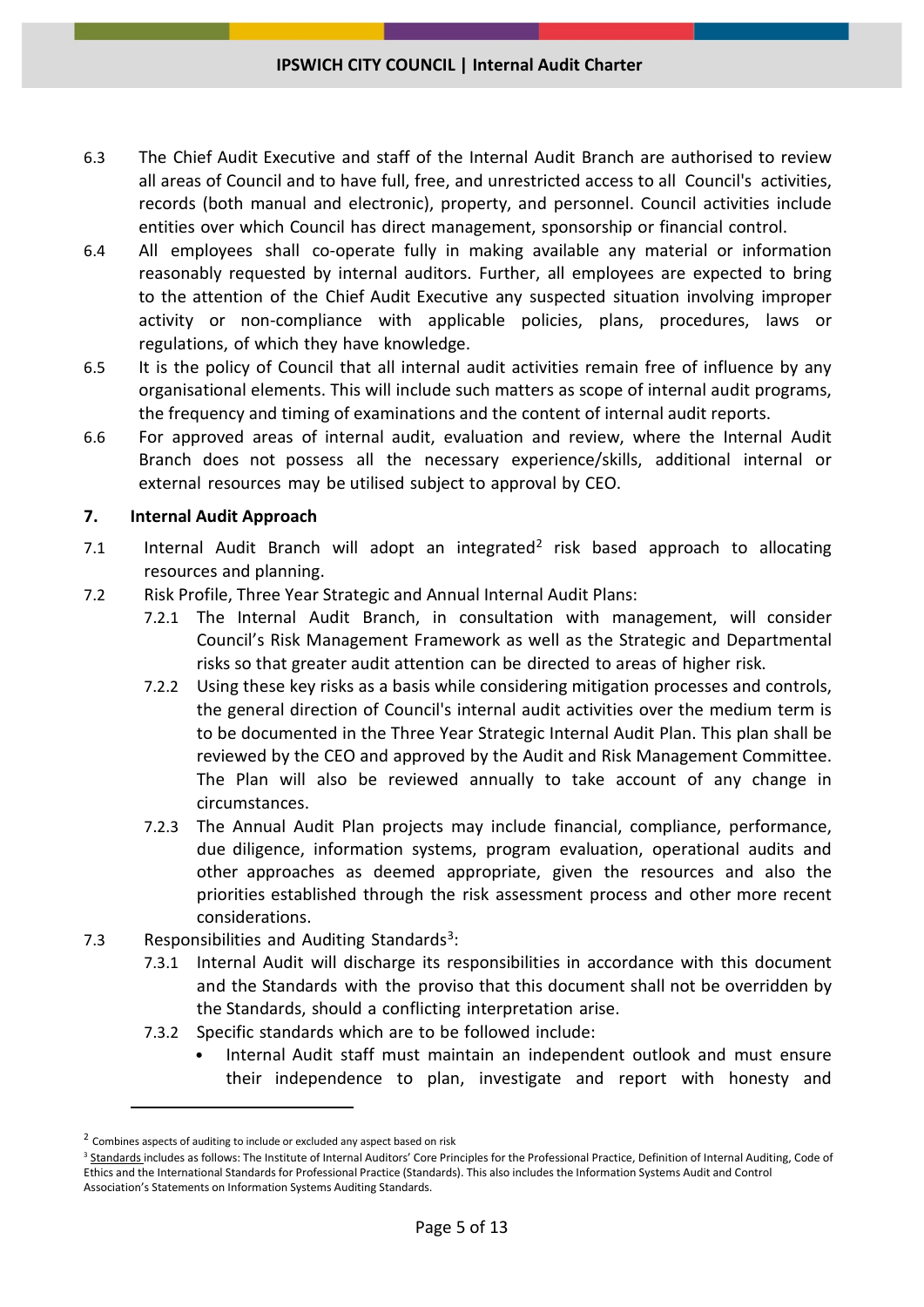objectivity.

- Projects are to be performed by or under the control of a suitably skilled, experienced and competent person(s).
- Findings and recommendations or suggestions are developed and documented with due care during the course of each engagement, such that the reporting process is expedited.
- Regular quality assurance reviews of project plans, reports and working papers are carried out.
- Information acquired during the course of work must not be used and/or conveyed for purposes outside the scope of Internal Audit's approved responsibilities.

# **8. Strategic Plan Links**

The intention is for the Internal Audit activity to support all five strategic themes:

- Strengthening our local economy and building prosperity
- Managing growth and delivering key infrastructure
- Caring for the community
- Caring for the environment
- Listening, leading and financial management

Individual internal audits and corrupt conduct investigations will to a varying degree support these themes, but the main objective for Internal Audit is to support the organisation in achieving its objectives.

#### **9. Regulatory Authority**

The following are the relevant regulatory authorities that govern the activities of Internal Audit:

- Local Government Act 2009
- Local Government Regulation 2012
- Crime and corruption Act 2001

# **10. Reporting, Monitoring and Evaluation**

10.1 Internal Audit Report:

1

- 10.1.1 A draft report shall be prepared and issued under the authority of the Chief Audit Executive to the Department Head/Business Manager as soon as possible after the completion of an internal audit project. The draft report will include comments and action plans by the operational manager<sup>[4](#page-5-0)</sup> where appropriate.
- 10.1.2 The Department Head/Business Manager receiving the draft internal audit report should respond within five (5) working days or such longer period as may be determined between the Department Head/Business Manager and the Chief Audit Executive. This is to ensure that the final report is issued within a month after the draft report being provided to the Department Head/Business Manager.

<span id="page-5-0"></span><sup>&</sup>lt;sup>4</sup> Operational Manager is the manager who is responsible for the area under audit, and in normal circumstances would be a manager of a branch (other than the Internal Audit Branch), however it may be the department manager where the audit is across more than one branch.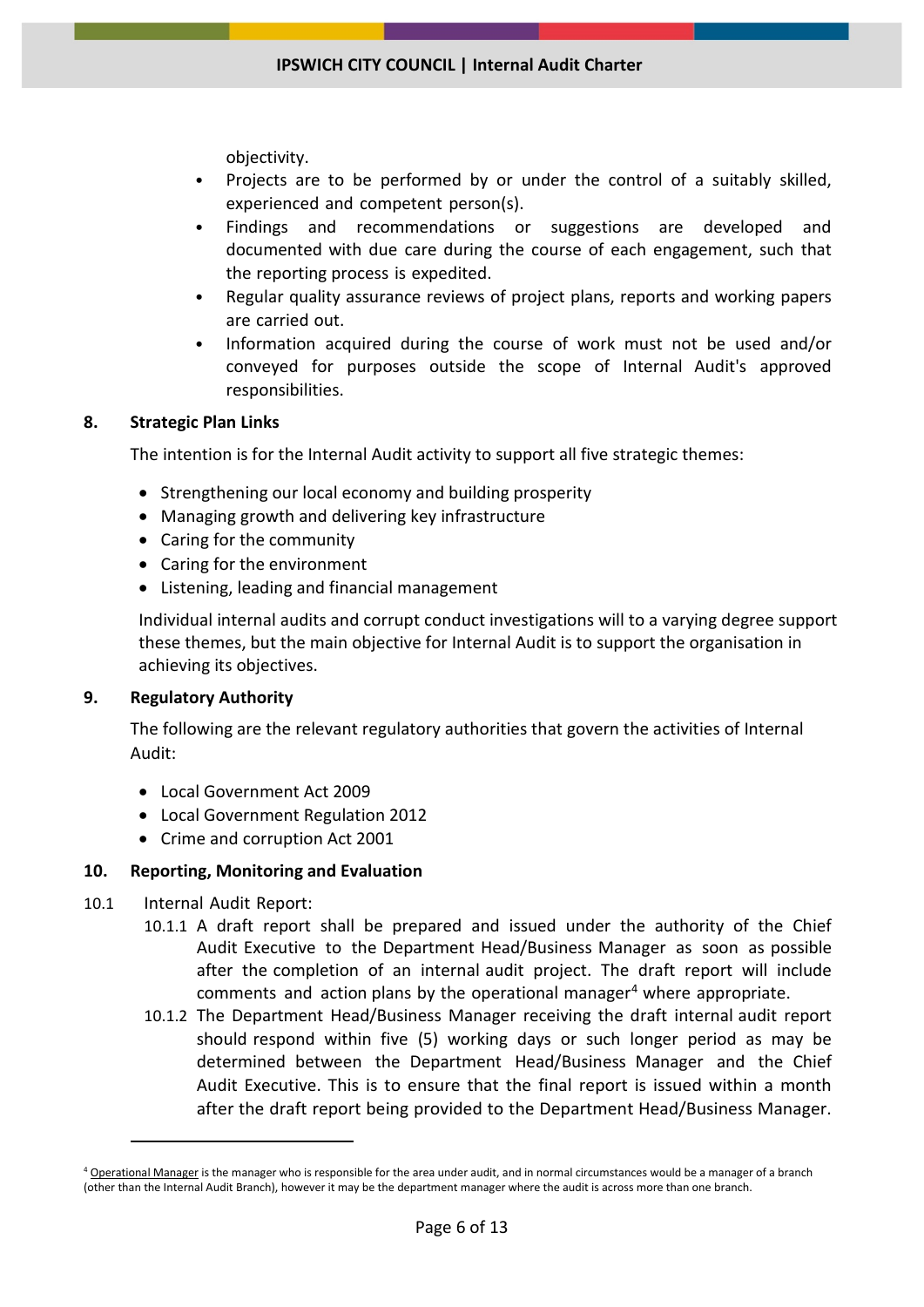The response is to indicate what actions are to be taken or planned, a responsible officer and a timetable for the anticipated completion of these actions in regard to the specific findings and recommendations in the draft internal audit report.

- 10.1.3 A final audit report will be prepared and issued by the Chief Audit Executive to the CEO and will include the comments and action plans as per the response of the Department Head/Business Manager. If a response is not received by the due date Internal Audit is required to issue the draft as the final internal audit report with a comment in relation to the non-response.
- 10.1.4 As well as the final report to the CEO, copies will be provided to the relevant Department Head/Business Manager and other officers as appropriate. An indication will be given as to whether the person receiving the report should be taking action or securing action in relation to the report, or merely receiving the report for information.
- 10.1.5 A copy of this report will also be forwarded to the Audit and Risk Management Committee Members, Mayor, Deputy Mayor and Audit Committee attendees, as per the approved agenda list.
- 10.2 A summary of audit recommendations, action taken and action outstanding will be included in an Internal Audit Branch Activities Report, to be sent on a quarterly basis to the Audit and Risk Management Committee Members and Attendees.
- 10.3 Internal Audit should report its performance throughout the year to the Audit and Risk Management Committee.

# **11. Quality Assurance**

- 11.1 The Department Head/Business Manager is responsible for seeing that action is either planned or taken within thirty (30) working days from receipt of the final audit report on recommendations made or deficient conditions reported by auditors (internal and external). Recommendations are considered outstanding until they are implemented and or hold a status of 'no further action required'. Any recommendations that have not been actioned within the agreed timeframe will be reported to and followed through by the CEO.
- 11.2 If the Department Head/Business Manager foresees difficulties implementing the recommendations within the time frame, the manager should advise the Internal Audit Branch regarding the cause of delay and the revised implementation schedule.
- 11.3 Upon implementation of the recommendations, a written report should be sent by the responsible officer to the relevant Department Head/Business Manager and a copy be sent to Internal Audit Branch.

# **12. Quality Assurance**

- 12.1 **Internal Audit Work**: In order to ensure that the quality of internal audit work is consistently maintained at a high standard, the Chief Audit Executive should establish and maintain a quality assurance program. This program is to include:
	- 12.1.1. Developing a comprehensive work reporting arrangement.
	- 12.1.2. Maintaining a regular review of internal audit plans, reports and working papers.
	- 12.1.3. Maintaining effective communication links with the Audit and Risk Management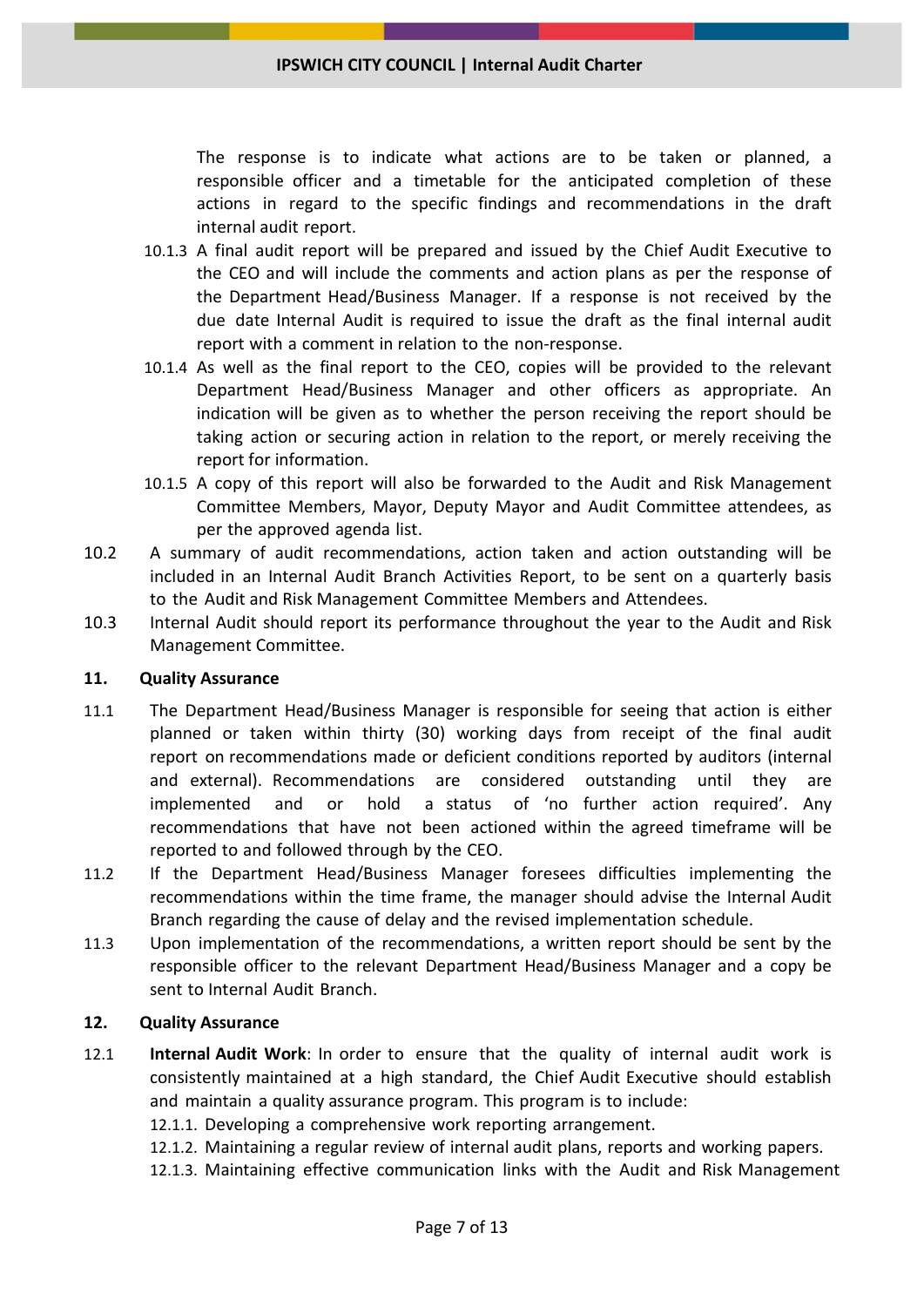Committee members, CEO, managers, external auditors and the Queensland Audit Office/external auditor.

- 12.1.4. Arranging and providing ongoing staff training as appropriate.
- 12.1.5. Issue necessary oral and written directions and maintain written policies and procedures to assist and direct staff in the performance of their duties.
- 12.1.6. Disclose Internal Audit non-conformance of the Standards to the Audit and Risk Management Committee.
- 12.1.7. Internal Audit and service providers have to confirm and sign an Institute of Internal Auditors Code of Ethics and Conflict of Interest Statement every financial year and forward it to the Audit and Risk Management Committee Chairperson.
- 12.1.8. A review of the Internal Audit Charter every financial year and submit it to the Audit and Risk Management Committee if changes are made requiring approval. If no changes are required to the charter only report that the review has taken place.
- 12.2 **External Quality Assessment**: The Internal Audit Branch will be subject to an external quality assessment on a regular basis, not exceeding an interval of five years.

# **13. Policy Owner**

The Chief Audit Executive is responsible for authoring and reviewing this policy.

# **14. Definitions**

## **Add Value**

The internal audit activity adds value to the organization (and its stakeholders) when it provides objective and relevant assurance, and contributes to the effectiveness and efficiency of governance, risk management, and control processes.

# **Adequate Control**

Present if management has planned and organized (designed) in a manner that provides reasonable assurance that the organization's risks have been managed effectively and that the organization's goals and objectives will be achieved efficiently and economically.

## **Assurance Services**

An objective examination of evidence for the purpose of providing an independent assessment on governance, risk management, and control processes for the organization. Examples may include financial, performance, compliance, system security, and due diligence engagements.

# **Board /Council**

The highest level governing body (e.g., a board of directors, a supervisory board, or a board of governors or trustees) charged with the responsibility to direct and/or oversee the organization's activities and hold senior management accountable. Although governance arrangements vary among jurisdictions and sectors, typically the board includes members who are not part of management. If a board does not exist, the word "board" in the Standards refers to a group or person charged with governance of the organization. Furthermore, "board" in the Standards may refer to a committee or another body to which the governing body has delegated certain functions (e.g., an audit committee).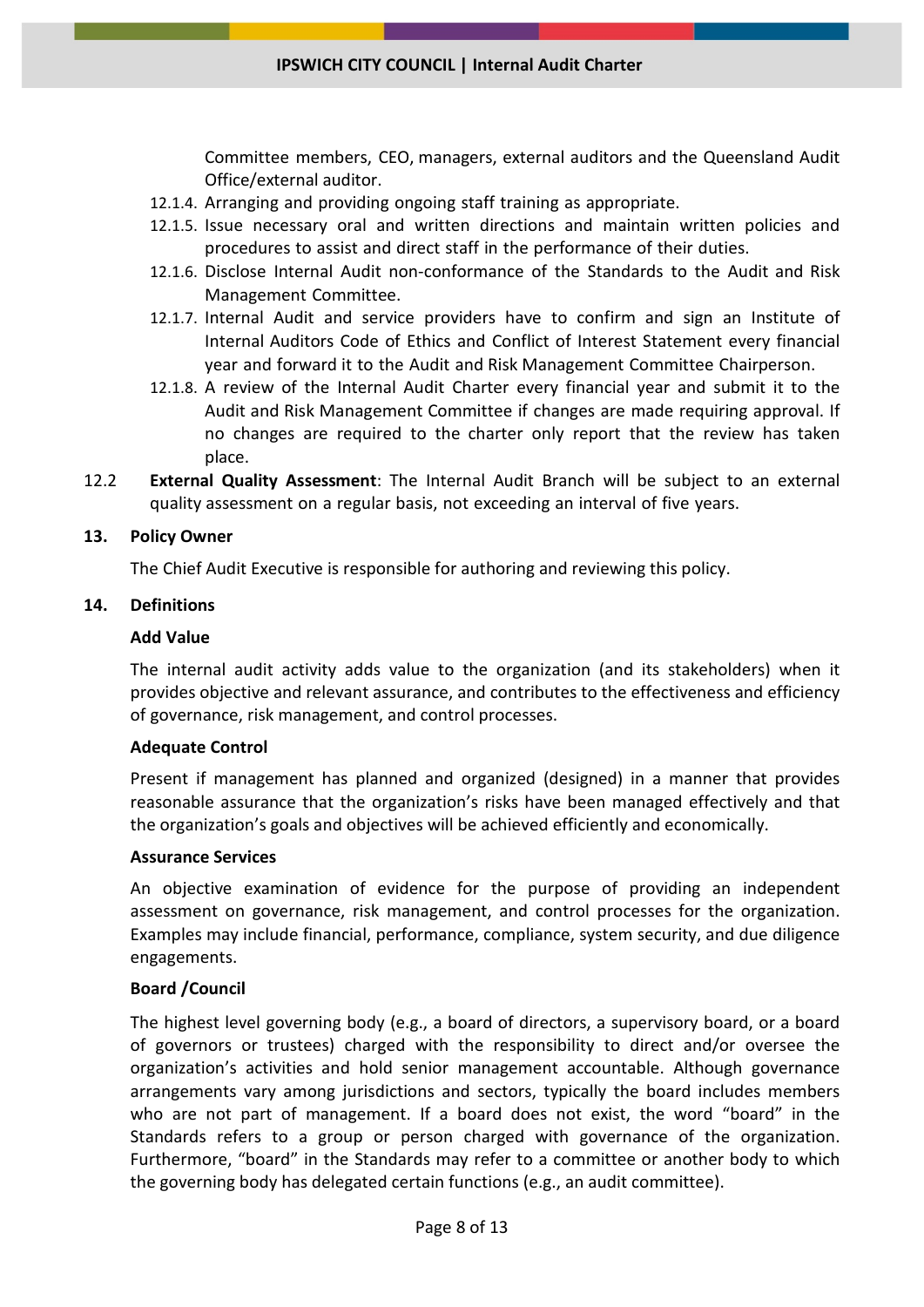# **Charter**

The internal audit charter is a formal document that defines the internal audit activity's purpose, authority, and responsibility. The internal audit charter establishes the internal audit activity's position within the organization; authorizes access to records, personnel, and physical properties relevant to the performance of engagements; and defines the scope of internal audit activities.

## **Chief Audit Executive**

Chief audit executive describes the role of a person in a senior position responsible for effectively managing the internal audit activity in accordance with the internal audit charter and the mandatory elements of the International Professional Practices Framework. The chief audit executive or others reporting to the chief audit executive will have appropriate professional certifications and qualifications. The specific job title and/or responsibilities of the chief audit executive may vary across organizations.

## **Code of Ethics**

The Code of Ethics of The Institute of Internal Auditors (IIA) are Principles relevant to the profession and practice of internal auditing, and Rules of Conduct that describe behaviour expected of internal auditors. The Code of Ethics applies to both parties and entities that provide internal audit services. The purpose of the Code of Ethics is to promote an ethical culture in the global profession of internal auditing.

## **Compliance**

Adherence to policies, plans, procedures, laws, regulations, contracts, or other requirements.

#### **Conflict of Interest**

Any relationship that is, or appears to be, not in the best interest of the organization. A conflict of interest would prejudice an individual's ability to perform his or her duties and responsibilities objectively.

## **Consulting Services**

Advisory and related client service activities, the nature and scope of which are agreed with the client, are intended to add value and improve an organization's governance, risk management, and control processes without the internal auditor assuming management responsibility. Examples include counsel, advice, facilitation, and training.

#### **Control**

Any action taken by management, the board, and other parties to manage risk and increase the likelihood that established objectives and goals will be achieved. Management plans, organizes, and directs the performance of sufficient actions to provide reasonable assurance that objectives and goals will be achieved.

#### **Control Environment**

The attitude and actions of the board and management regarding the importance of control within the organization. The control environment provides the discipline and structure for the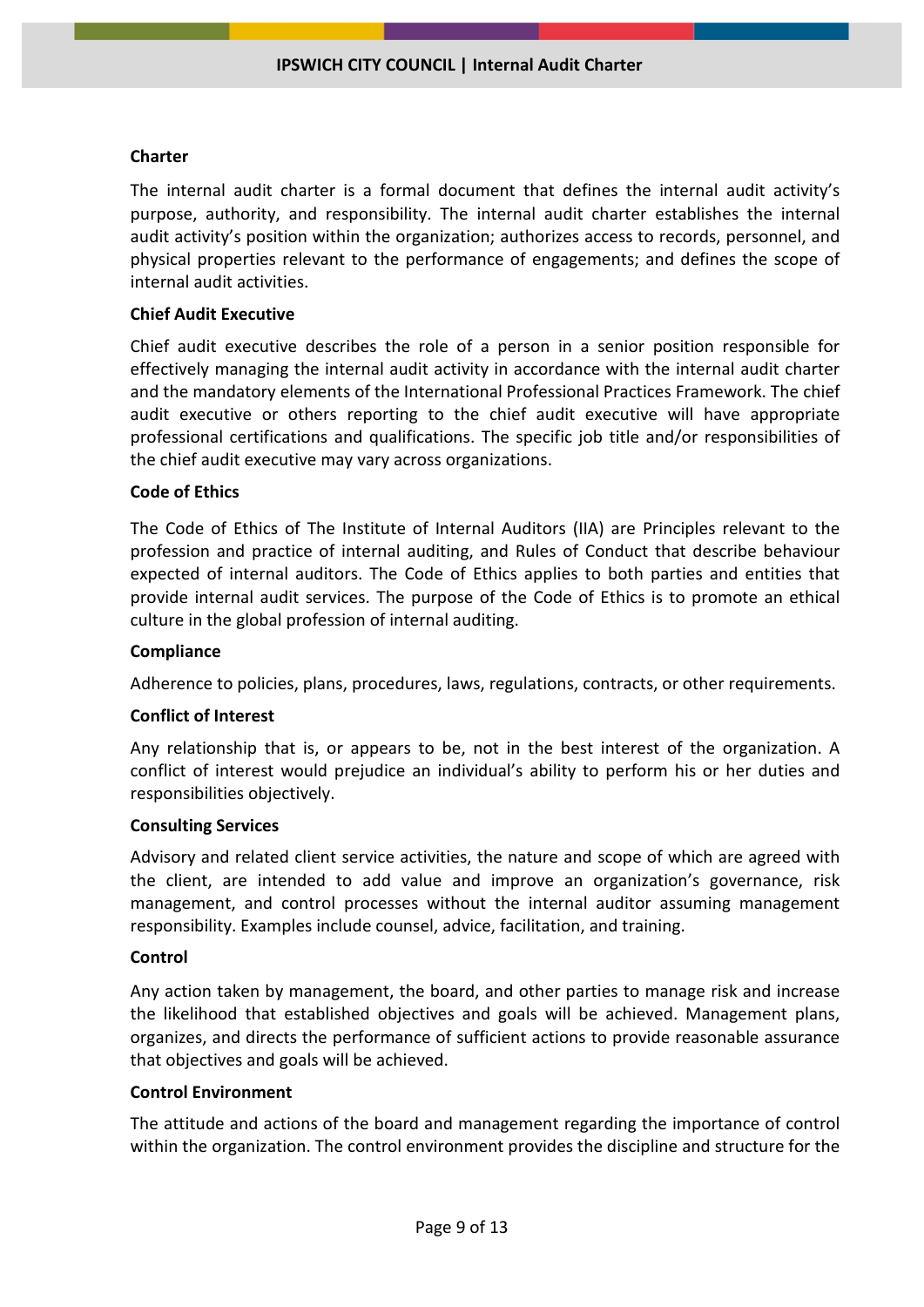achievement of the primary objectives of the system of internal control. The control environment includes the following elements:

- Integrity and ethical values.
- Management's philosophy and operating style.
- Organizational structure.
- Assignment of authority and responsibility.
- Human resource policies and practices.
- Competence of personnel.

## **Control Processes**

The policies, procedures (both manual and automated), and activities that are part of a control framework, designed and operated to ensure that risks are contained within the level that an organization is willing to accept.

# **Core Principles for the Professional Practice of Internal Auditing**

The Core Principles for the Professional Practice of Internal Auditing are the foundation for the International Professional Practices Framework and support internal audit effectiveness.

# **Corrupt Conduct**

Under the *Crime and Corruption Act 2001*, there are now two different types of corrupt conduct.

"Type A" corrupt conduct involves conduct that affects, or could affect, a public officer (an employee of a public sector agency) so that the performance of their functions or the exercise of their powers:

- is not honest or impartial, or
- knowingly or recklessly breaches public trust, or
- involves the misuse of agency-related information or material.

Common examples of Type A corrupt conduct include fraud and theft, extortion, unauthorised release of information, obtaining or offering a secret commission and nepotism.

"Type B" corrupt conduct involves specific types of conduct that impair, or could impair, public confidence in public administration. This may include:

• collusive tendering, or

• fraud relating to an application for a licence, permit or other authority relating to public health or safety; the environment; or the State's natural, cultural, mining or energy resources, or

- dishonestly obtaining public funds or State assets, or
- evading a State tax, levy or duty or fraudulently causing a loss of State revenue, or
- fraudulently obtaining or retaining an appointment.

Both Type A and Type B corrupt conduct must be either a criminal offence or serious enough to warrant dismissal.

# **Engagement**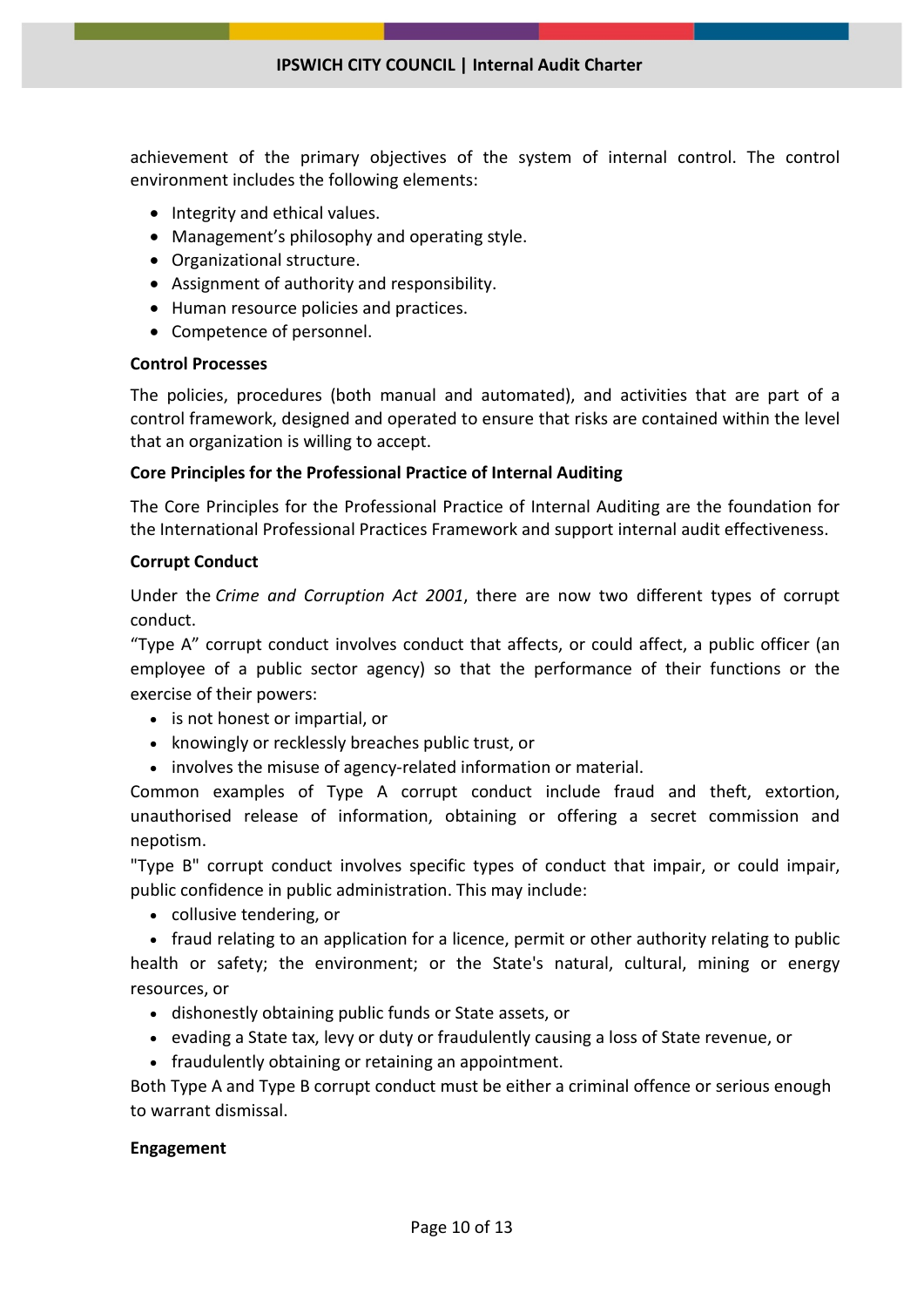A specific internal audit assignment, task, or review activity, such as an internal audit, control self-assessment review, fraud examination, or consultancy. An engagement may include multiple tasks or activities designed to accomplish a specific set of related objectives.

## **Engagement Objectives**

Broad statements developed by internal auditors that define intended engagement accomplishments.

#### **Engagement Opinion**

The rating, conclusion, and/or other description of results of an individual internal audit engagement, relating to those aspects within the objectives and scope of the engagement.

## **Engagement Work Program**

A document that lists the procedures to be followed during an engagement, designed to achieve the engagement plan. External Service Provider A person or firm outside of the organization that has special knowledge, skill, and experience in a particular discipline.

#### **Fraud**

Any illegal act characterized by deceit, concealment, or violation of trust. These acts are not dependent upon the threat of violence or physical force. Frauds are perpetrated by parties and organizations to obtain money, property, or services; to avoid payment or loss of services; or to secure personal or business advantage.

#### **Governance**

The combination of processes and structures implemented by the board to inform, direct, manage, and monitor the activities of the organization toward the achievement of its objectives.

#### **Impairment**

Impairment to organizational independence and individual objectivity may include personal conflict of interest, scope limitations, restrictions on access to records, personnel, and properties, and resource limitations (funding).

#### **Independence**

The freedom from conditions that threaten the ability of the internal audit activity to carry out internal audit responsibilities in an unbiased manner.

#### **Information Technology Controls**

Controls that support business management and governance as well as provide general and technical controls over information technology infrastructures such as applications, information, infrastructure, and people.

#### **Information Technology Governance**

Consists of the leadership, organizational structures, and processes that ensure that the enterprise's information technology supports the organization's strategies and objectives.

#### **Internal Audit Activity**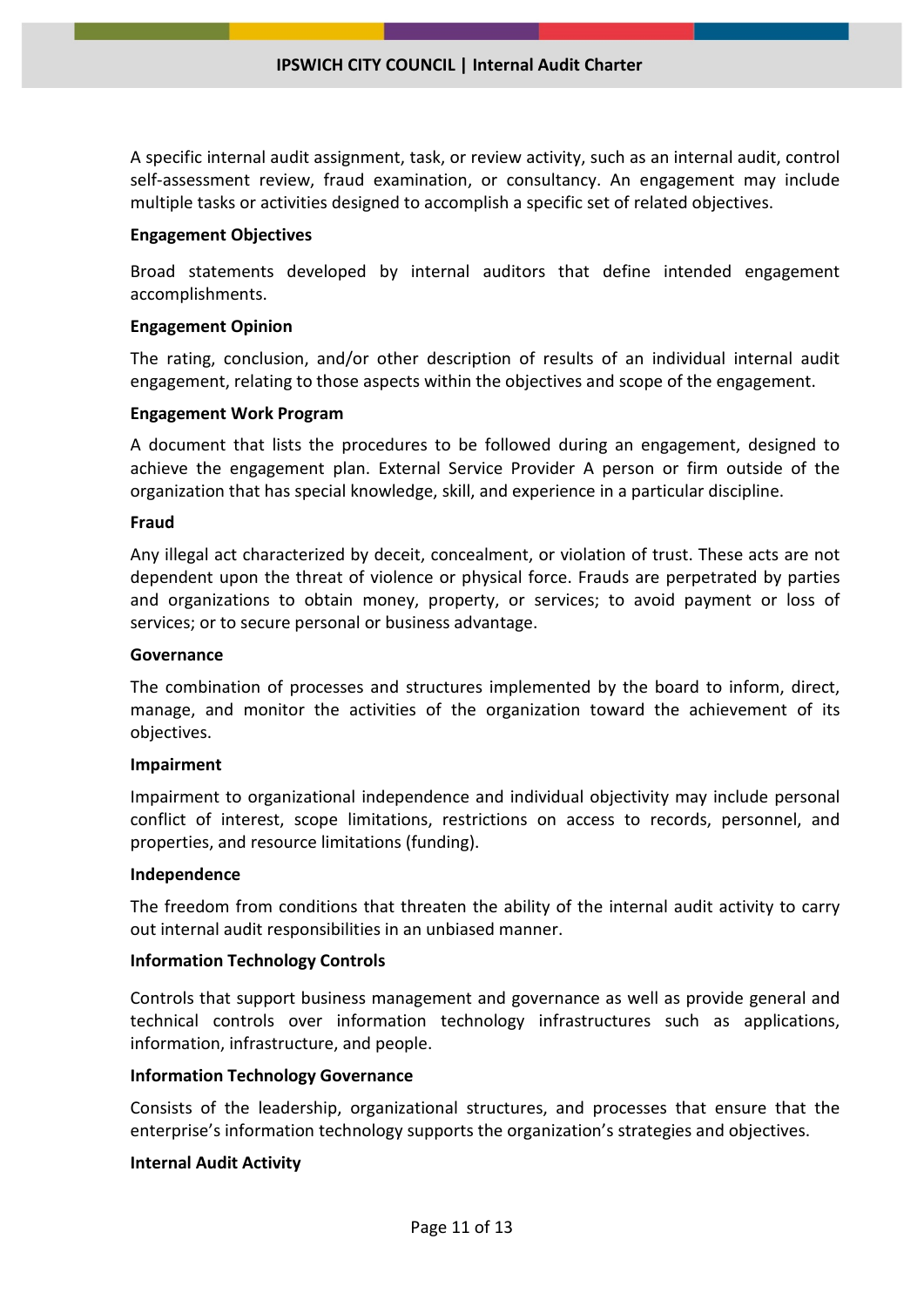A department, division, team of consultants, or other practitioner(s) that provides independent, objective assurance and consulting services designed to add value and improve an organization's operations. The internal audit activity helps an organization accomplish its objectives by bringing a systematic, disciplined approach to evaluate and improve the effectiveness of governance, risk management and control processes.

## **International Professional Practices Framework**

The conceptual framework that organizes the authoritative guidance promulgated by The IIA. Authoritative guidance is composed of two categories  $-$  (1) mandatory and (2) recommended.

## **Must**

The Standards use the word "must" to specify an unconditional requirement.

## **Objectivity**

An unbiased mental attitude that allows internal auditors to perform engagements in such a manner that they believe in their work product and that no quality compromises are made. Objectivity requires that internal auditors do not subordinate their judgment on audit matters to others.

## **Overall Opinion**

The rating, conclusion, and/or other description of results provided by the chief audit executive addressing, at a broad level, governance, risk management, and/or control processes of the organization. An overall opinion is the professional judgment of the chief audit executive based on the results of a number of individual engagements and other activities for a specific time interval.

#### **Risk**

The possibility of an event occurring that will have an impact on the achievement of objectives. Risk is measured in terms of impact and likelihood.

#### **Risk Appetite**

The level of risk that an organization is willing to accept.

#### **Risk Management**

A process to identify, assess, manage, and control potential events or situations to provide reasonable assurance regarding the achievement of the organization's objectives.

## **Should**

The Standards use the word "should" where conformance is expected unless, when applying professional judgment, circumstances justify deviation.

#### **Significance**

The relative importance of a matter within the context in which it is being considered, including quantitative and qualitative factors, such as magnitude, nature, effect, relevance, and impact. Professional judgment assists internal auditors when evaluating the significance of matters within the context of the relevant objectives.